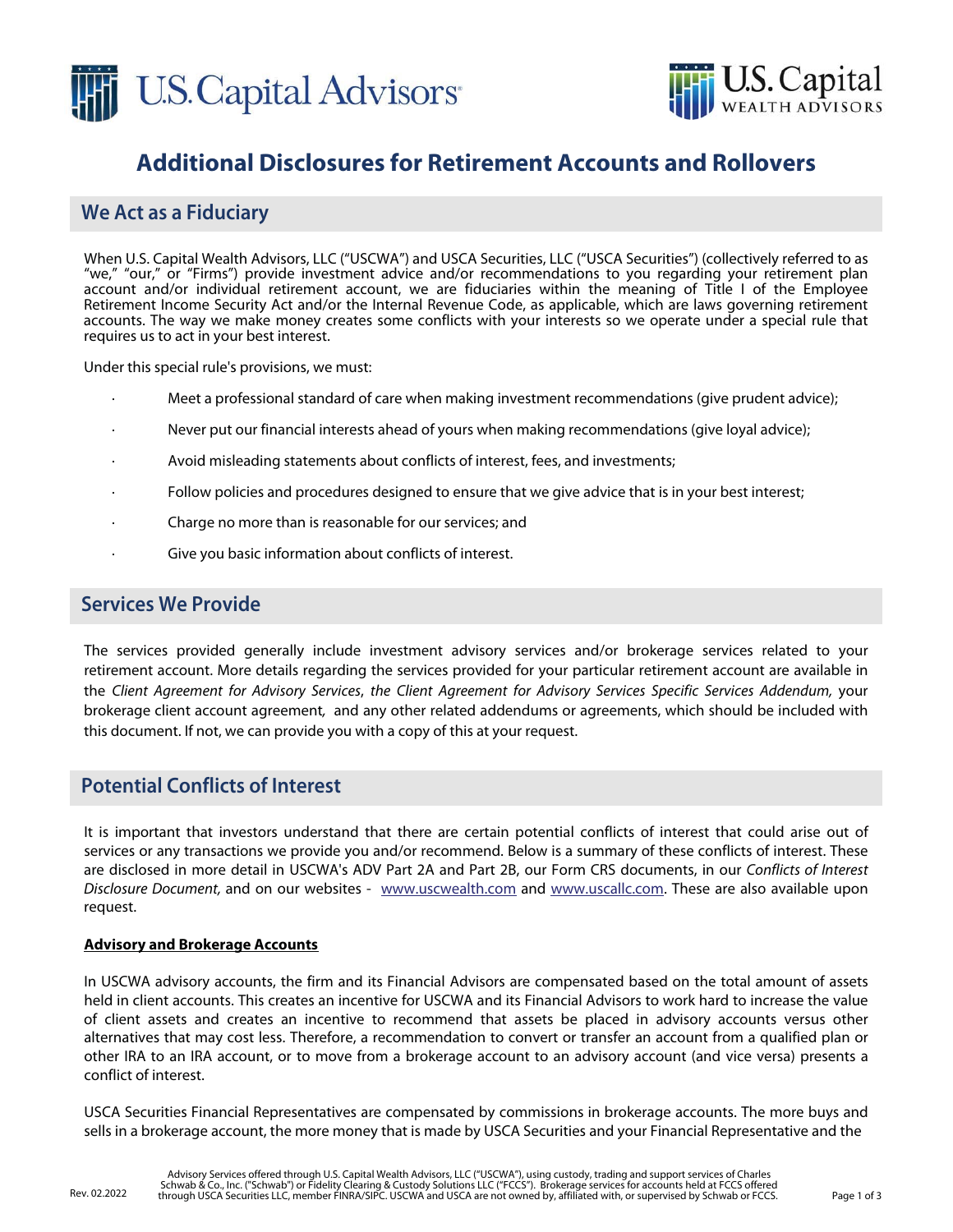more money clients pay. It creates an incentive to make more frequent recommendations in order to increase compensation. In addition, in brokerage accounts, USCA Securities and its Financial Representatives may be compensated by product sponsors, such as mutual funds through trails or continuing commissions.

Some people, including several of the Firm's principal executive officers and management persons, are registered individually with both USCWA as Financial Advisors and USCA Securities as Financial Representatives (collectively referred to as "Financial Professionals").

Both USCWA and USCA Securities are required to act in the best interests of our clients without placing the interests of the Firms, their Financial Professionals, or any associated person ahead of the interests of our client. We are acting as a fiduciary for retirement accounts and must follow the provisions outlined above.

#### **Financial Professional Compensation**

The way that USCWA and USCA Securities compensates some of its Financial Professionals could create incentives for them to recommend retirement account rollovers or certain products and services, which could get them to a higher tier level and a higher payout. Financial Professionals are compensated through sharing in a portion of the various revenue streams that USCWA and USCA Securities receives. For certain Financial Professionals, there is a payout grid that is tiered into three revenue bands: gross revenue up to \$500,000 is paid at 42%; gross revenue of more than \$500,000 and less than \$1,000,000 is paid at 45%; and gross revenue of more than \$1,000,000 is paid at 48%. Other Financial Professionals' compensation is not tied to a tiered grid based on revenue streams but are compensated based on the total amount of assets held in client accounts. However, the Firms and their Financial Professionals must always act in the best interests of the client and must not make decisions based on compensation received.

#### **Mutual Funds**

Mutual fund companies often pay out revenue in the form of 12b-1 and other service fees to firms that market and sell fund shares. Clients typically earn less on funds that pay 12b-1 fees. In some cases, the Firms select or recommend to their clients invest in share classes of mutual funds that pay the Firms 12b-1 and other asset fees. To mitigate this conflict, since USCWA charges an ongoing advisory fee, it rebates the mutual fund 12b-1 fees and other service fees it receives from mutual funds purchased or held in advisory accounts to clients. USCA Securities sometimes keeps these fees. However, both Firms' policies also require their Financial Professionals to select or recommend the share class that is in the best interest of the client, and not based on fees or compensation received.

#### **Private Placements and Feeder Funds**

Clients who elect to purchase private placements or alternative investments, can be charged an upfront placement fee. In some cases, USCA Securities receives all or some of such fee and a portion can be shared with your USCWA Financial Adviser. Sometimes an affiliate acts as the issuer of the private placement, typically through a "feeder fund," although in the majority of the cases the private placement will be offered by a third-party unaffiliated with the Firms. Typically, if the Firms, the Financial Professionals or an affiliate receive a portion of the placement fee in connection with a private placement or other alternative investment, then that investment will be excluded from asset-based fee charges for a minimum of twelve months after the purchase for USCWA accounts. The details of any fee sharing arrangement both between the Firms and the issuer and the Firms and the client's Financial Professional will be disclosed to the client in the Alternative Investment Contract ("AIC form") or other relevant documents.

#### **Piton Investment Management, LP and ClearShares, LLC**

The Firms can recommend that clients engage Piton Investment Management, LP ("Piton") as an External Manager. James Fortescue, and other indirect owners of USCWA (not involved in the management of Piton), own minority interests in Piton Management. The chief executive officer of Piton and a controlling owner of Piton Management is Mr. Fortescue. Willa Sheridan, Chief Operating Officer of USCWA is also Chief Operating Officer of Piton. Due to these relationships, there is a conflict of interest when a Financial Professional recommends that a client engage Piton. Piton and its owners benefit financially from such recommendations.

ClearShares provides advisory services to three Exchange Traded Funds ("ETF"), ClearShares OCIO ETF (NYSE:OCIO), ClearShares Ultra-Short Maturity ETF (NYSE:OPER) and ClearShares Piton Intermediate Fixed Income ETF (NYSE: PIFI). Some indirect owners of USCWA own minority, non-controlling interests in ClearShares, LLC through an LLC structure.